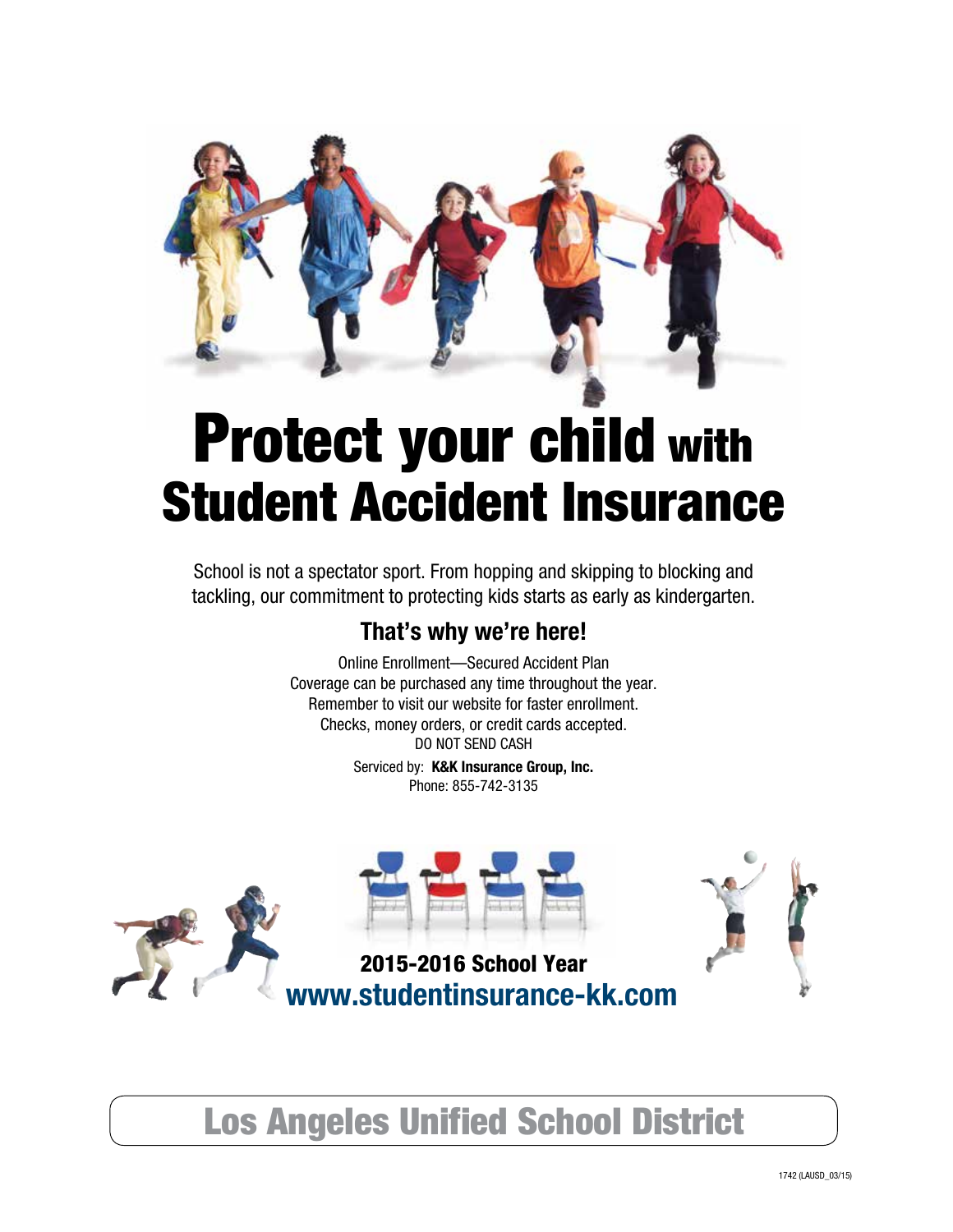Medically Necessary and Reasonable Charges are based on the 75th percentile.

 **-ACCIDENT ONLY COVERAGE:** The Policy provides benefits for loss due to a covered Injury up to the Maximum Benefit as shown below for each Injury. Provided that treatment by a qualified, licensed Physician begins within 60 days from the date of Injury, benefits will be paid for Covered Medical Expenses incurred within 52 weeks from the date of Injury up to the Maximum Benefit per service as shown below.

| <b>Compare and Choose</b>                   | <b>Low Option Accident Only</b>         | <b>High Option Accident Only</b>        |
|---------------------------------------------|-----------------------------------------|-----------------------------------------|
| <b>Maximum Benefit:</b>                     | \$25,000 (For Each Injury)              | \$50,000 (For Each Injury)              |
| Deductible:                                 | \$0                                     | \$0                                     |
|                                             |                                         |                                         |
| Inpatient<br>Room & Board:                  |                                         |                                         |
|                                             | Up to \$150 per day                     | 80% of Reasonable Charges               |
|                                             | Semi-private or private room rate       | Semi-private or private room rate       |
| <b>Hospital Miscellaneous:</b>              | \$600 maximum per day                   | \$1,200 maximum per day                 |
| <b>Registered Nurse:</b>                    | 75% of Reasonable Charges               | 100% of Reasonable Charges              |
| Physician's Visits:                         | \$40 first day/\$30 each subsequent day | \$60 first day/\$40 each subsequent day |
| (Benefits are limited to one visit per day  |                                         |                                         |
| and do not apply when related to surgery)   |                                         |                                         |
| <b>Outpatient</b>                           |                                         |                                         |
| Day Surgery Miscellaneous:                  | \$1,000 maximum                         | \$1.200 maximum                         |
| Physician's Visits:                         | \$40 first day/\$30 each subsequent day | \$60 first day/\$40 each subsequent day |
| (Benefits are limited to one visit per day  |                                         |                                         |
| and do not apply when related to            |                                         |                                         |
| surgery or physiotherapy)                   |                                         |                                         |
| Outpatient Physical Therapy:                | \$30 first day/\$20 each subsequent day | \$60 first day/\$40 each subsequent day |
| (Benefits are limited to one visit per day) | 5 days maximum                          | 5 days maximum                          |
| <b>Emergency Room Services:</b>             | \$150 maximum                           | \$300 maximum                           |
| (Use of room and supplies; treatment        |                                         |                                         |
| must be rendered within 72 hours            |                                         |                                         |
| from the time of the injury)                |                                         |                                         |
| X-Rays:                                     | \$200 maximum                           | \$600 maximum                           |
| <b>Diagnostic Imaging Services:</b>         | \$300 maximum                           | \$600 maximum                           |
| Laboratory:                                 | \$50 maximum                            | \$300 maximum                           |
| <b>Prescription Drugs:</b>                  | \$75 maximum                            | \$200 maximum                           |
|                                             | 30 day supply per prescription          | 30 day supply per prescription          |
| Orthopedic Braces & Appliances:             | \$75 maximum                            | \$140 maximum                           |
| <b>Inpatient and/or Outpatient</b>          |                                         |                                         |
| Surgeon's Fees:                             | \$1,000 maximum                         | \$1,200 maximum                         |
| (Limited to primary procedure per injury)   |                                         |                                         |
| Anesthetist:                                | 20% of Surgery Allowance                | 25% of Surgery Allowance                |
| Assistant Surgeon:                          | 20% of Surgery Allowance                | 25% of Surgery Allowance                |
| Ambulance:                                  | \$300 maximum                           | \$800 maximum                           |
| Consultant:                                 | \$200 maximum                           | \$400 maximum                           |
| Dental Treatment due to Injury to Teeth:    | \$10,000 maximum per policy term        | \$10,000 maximum per policy term        |
| (For Injury to sound, natural teeth only)   | if extended dental option purchased.    | if extended dental option purchased.    |
|                                             | \$200 per tooth                         | \$500 per tooth                         |
| Replacement of Eye Glasses, Contact         | 100% of Reasonable Charges              | 100% of Reasonable Charges              |
| Lenses or Hearing Aids that are broken      |                                         |                                         |
| as a result of a Covered Injury:            |                                         |                                         |
| <b>Durable Medical Equipment:</b>           | No Benefits                             | No Benefits                             |
| Maternity:                                  | No Benefits                             | No Benefits                             |
| <b>Complication of Pregnancy:</b>           | No Benefits                             | No Benefits                             |
|                                             |                                         |                                         |

**Expenses for the following are not covered:** Prosthetic Devices, Mental and Nervous Disorders, Home Health Care, Injections.

This policy contains an excess provision. Benefits will not be paid under the Basic Accident Medical Expense for Covered Expenses to the extent that they are collectible under another *Health Care Plan.*

Details of these benefits may be found in the Master Policy on file at the School District. NOTE: This is a brief summary of the benefits and not a contract. A Master Policy has been provided to your school district *that contains all of the provisions, limitations and exclusions and qualifications of the insurance benefits. The Master policy is the contract and will govern and control the payment of benefits.*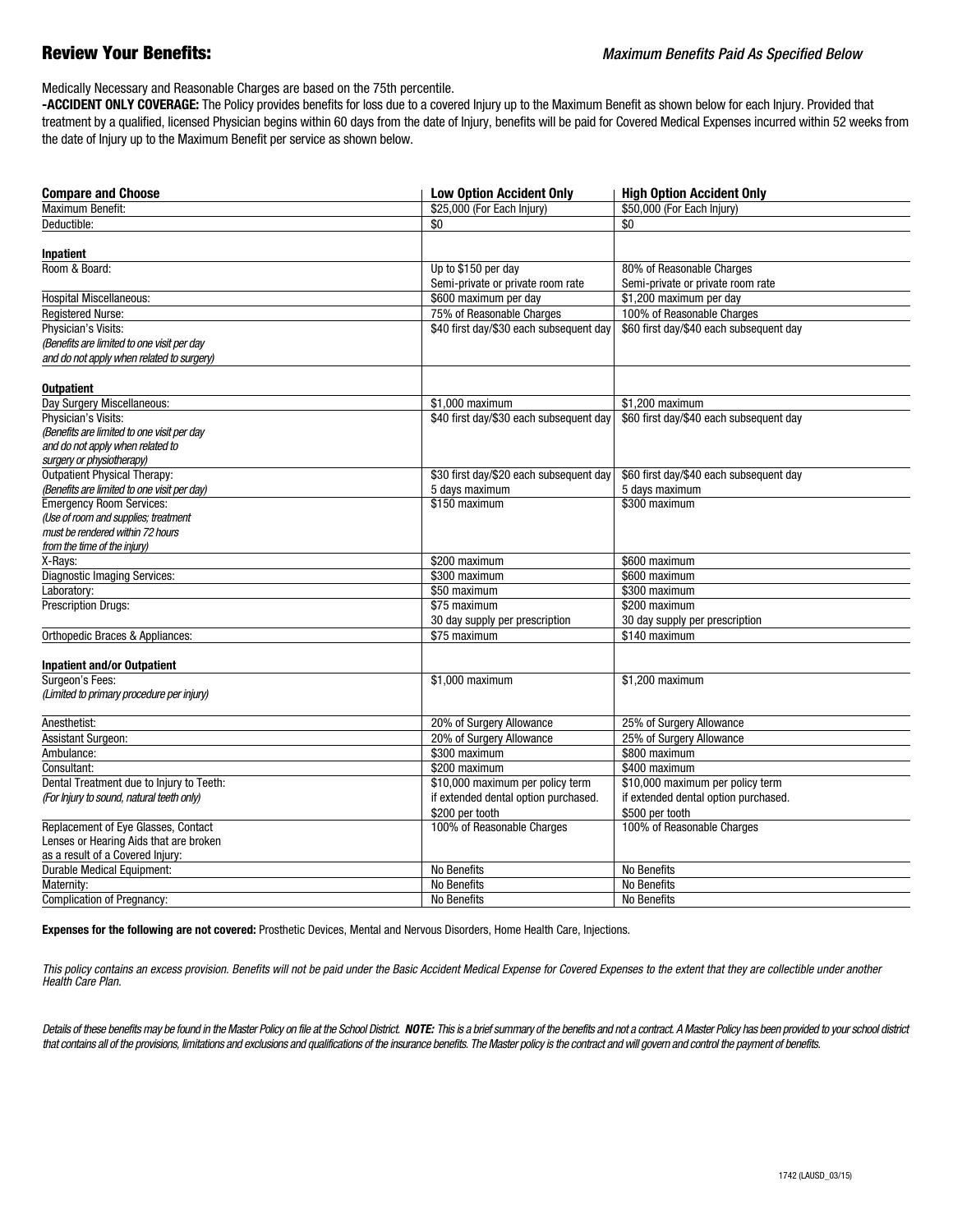#### **24-Hour Accident (Students & Employees)**

• Around-the-clock/anywhere in the world.

#### • Before, during and after school

- Weekends, vacation and all summer including summer school
- School sponsored and extracurricular sports excluding High School Football

|                 | <b>With Extended Dental</b> | <b>Without Extended Dental</b> |  |
|-----------------|-----------------------------|--------------------------------|--|
| Low Option      | \$62.00                     | \$55.00                        |  |
| _High<br>Option | \$104.00                    | \$97.00                        |  |

#### **24-Hour Accident (Summer Only Coverage, Students Only)**

Summer begins on the first day after the school year ends.

Summer ends the first day of the next school year.

|                | <b>With Extended Dental</b> | <b>Without Extended Dental</b>      |  |
|----------------|-----------------------------|-------------------------------------|--|
| Low Option     | \$20.50                     | $A \cap F \cap$<br>ы<br>ക∙<br>ึง.งเ |  |
| High<br>Option | 1.00<br>ጡጣዘ<br>აა           | \$24.00                             |  |

### **At-School Accident (Students & Employees)**

- During the regular school term, on school premises while school is in session
- Direct and uninterrupted travel to and from home and scheduled classes
- School Sponsored and supervised activities and sports excluding High School Football
- Travel to and from school sponsored and supervised activities and sports while in a school furnished or approved vehicle

|                 | With<br>າ Extended Dental | <b>Without Extended Dental</b> |  |
|-----------------|---------------------------|--------------------------------|--|
| Low<br>Option   | 8.0C<br>ומו               | 1.00<br>٠n                     |  |
| High<br>) otion | 00،<br>ሶሳር<br>۵Z          | .00                            |  |

#### **Extended Dental (Accident Only)**

- Supplemental coverage extended to students with At-School, 24-Hour or Football Coverage Limited to Covered Person's policy effective dates and accident only coverage option selected
- Replaces standard dental coverage with coverage of 80% of Reasonable Charges to a maximum
- limit of \$10,000 per injury

## **High School Football**

• Play or practice or regularly scheduled football

• Consult your Athletic Department for enrollment instructions

| .                  | <b>With Extended Dental</b> | <b>Without Extended Dental</b> |  |
|--------------------|-----------------------------|--------------------------------|--|
| Low Option         | \$95.00                     | \$88.00                        |  |
| <b>High Option</b> | \$168.00                    | \$161.00                       |  |

#### **Spring Only Rates**

For new players who participate in spring training and not already insured under Football Coverage.

Sports seasons are defined by your state high school athletic association.<br>With Extended Dental Withou  **With Extended Dental Without Extended Dental** Low Option \$42.00 \$35.00 High Option \$71.00 \$64.00

#### **PLEASE NOTE - FOR COVERAGE PLANS LISTED ABOVE**

 **Coverage Effective Date:** A person's coverage takes effect at the later of the date his or her completed application and premium is received by the company or the effective date of the policy issued to his or her school or school district.

 **Coverage Termination Date:** Coverage ends on the earlier of the date his or her coverage has been in force for twelve months or the first day of the next school year.

All coverage ceases if the policyholder cancels the policy or when the person ceases to be eligible.

Termination of coverage for any reason will not affect a claim which occurs before coverage ends.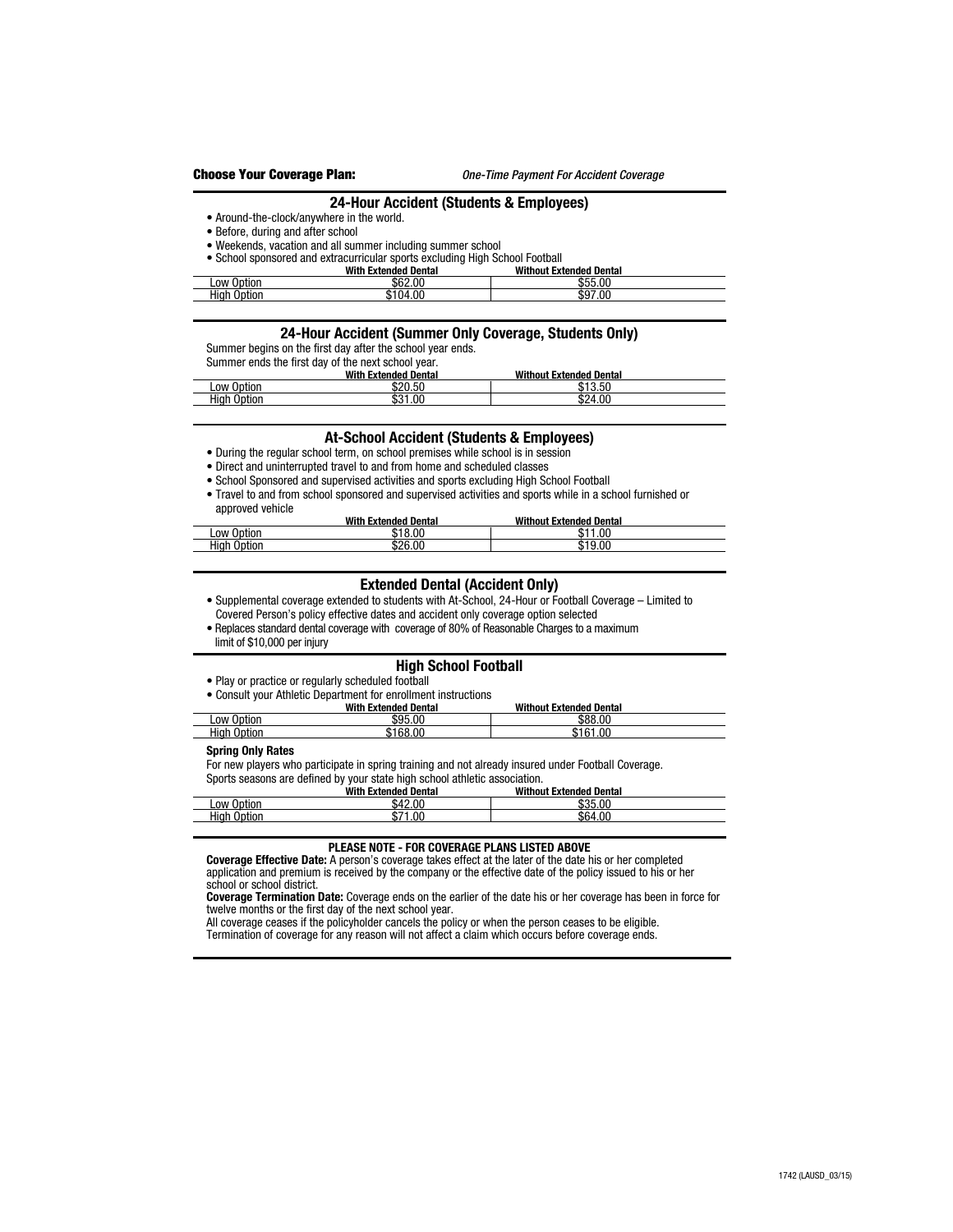# Policy Exclusions and Limitations for Accident Only Coverages

The following exclusions apply to any and all Benefits and any applicable Riders, unless otherwise specifically referenced. *We will not pay Benefits for:*

- 1. An Injury or Loss that is:
	- a. caused by war or any act of war, declared or undeclared, whether civil or international, or any substantial armed conflict between organized forces of military nature (which does not include acts of terrorism);
	- b. caused while the Insured is serving fulltime active duty (more than 31 days) in any Armed Forces;
	- c. caused by participating in a riot or violent disorder;
	- d. the result of an Insured's taking part in committing or attempting to commit a felony, or engaging in any unlawful act or illegal occupation, or committing or provoking an unlawful act;
	- e. the result of the Insured being under the influence of any drug, narcotic, intoxicant or chemical (unless prescribed by a Physician and taken according to the Physician's instructions) as defined by the law of the jurisdiction in which the Accidental Injury occurred. Conviction is not necessary for determination of being "under the influence."; or
	- f. intentionally self-inflicted, including suicide

or attempt thereof, while sane or insane.

- 2. An Injury or Loss that is the result of travel or flight (including getting in or out, on or off) in any aircraft except solely as a fare-paying passenger in a commercial aircraft, or as a passenger in a Policyholder chartered aircraft, provided such aircraft has a valid and current airworthiness certificate and is operated by a duly licensed or certified pilot, and while such aircraft is being used for the sole purpose of transportation and such travel is listed as a Covered Activity in the Schedule of Benefits.
- 3. Any Accident where the Insured is the operator and does not possess a current and valid motor vehicle operator's license (except in a Driver's Education Program).
- 4. An Accident that occurs while:
- a. participating in any hazardous activities, including the sports of snowmobile, ATV (all terrain or similar type wheeled vehicle), personal watercraft, sky diving, scuba diving, skin diving, hang gliding, cave exploration, bungee jumping, parachute jumping or mountain climbing;
- b. riding, driving, or testing a motorized vehicle used in a race or speed contest, sport,

exhibition work or test driving. Motorized Vehicle for purposes of this provision means any self-propelled vehicle or conveyance, including but not limited to automobiles, trucks, motorcycles, ATV's, snow mobiles, tractors, golf carts, motorized scooters, lawn mowers, heavy equipment used for excavating, boats, and personal watercraft. Motorized Vehicle does not include a Medically Necessary motorized wheelchair, unless such activity is specifically listed as a Covered Activity in the Schedule of Benefits.

- 5. Medical or surgical treatment, diagnostic or preventative care of any Sickness, except for treatment of pyogenic infection that results from an Accidental Injury or a bacterial infection that results from the Accidental ingestion of contaminated substances.
- 6. Any Heart or Circulatory Malfunction, whether or not known or diagnosed, except as may be otherwise covered under the Policy or unless the immediate cause of such malfunction is external trauma.

# Additional exclusions for the Accident Medical Expense Benefit and any applicable Riders:

#### *We will not pay Benefits for:*

- 1. Expenses Incurred for services or treatment rendered by a Physician, Nurse or any other Provider who is:
	- a. employed or retained by the Policyholder, or its subsidiaries or affiliates;
- b. the Insured, or the Insured's Family **Member**
- 
- 2. Expenses Incurred for charges which the Insured would not have to pay if he/she did not have insurance or for which no charge is made.
- 3. Expenses Incurred for charges which are in excess of Reasonable Charges.
- 4. That part of medical expenses payable by any automobile insurance Policy without regard to fault.
- 5. Expenses Incurred for any treatment that is

#### considered to be experimental by the American Medical Association (AMA) or the American Dental Association (ADA).

- 6. Expenses Incurred for the examination, prescription, purchase, or fitting of eyeglasses, contact lenses, or hearing aids, unless Injury has caused impairment of sight or hearing or unless repair or replacement of existing eye glasses, contact lenses or hearing aids is necessary as a result of a covered Injury.
- 7. Expenses Incurred for new, or repair or replacement of, dentures, bridges, dental implants, dental bands or braces or other dental appliances, crowns, caps, inlays or onlays, fillings or any other treatment of the teeth or gums, except as a result of Injury up to the Dental Maximum shown in the Schedule of Benefits, if

applicable.

- 8. Expenses Incurred for personal comfort or convenience items including, but not limited to, Hospital telephone charges, television rentals, or guest meals.
- 9. Expenses Incurred for or in connection with Custodial Care, unless otherwise specified in the Schedule of Benefits.
- 10. Expenses Incurred for supervision of an anesthetist.
- 11. Expenses Incurred for Durable Medical Equipment rental in excess of the purchase price.
- 12. Expenses Incurred for subsequent repairs and replacement of prosthetic devices.
- 13. Expenses Incurred for any condition covered by any Workers' Compensation Act, Occupational Disease law or similar law.

# Accidental Death & Specific Loss Benefits:

| Life                                                 | \$10,000 |
|------------------------------------------------------|----------|
| Both arms or both legs                               | \$10,000 |
| Both hands and both feet                             | \$10,000 |
| One arm and one leg                                  | \$10,000 |
| One hand and one foot                                | \$10,000 |
| Either both hands or both feet                       | \$10,000 |
| Speech and hearing in both ears                      | \$10,000 |
| The sight of both eyes                               | \$10,000 |
| The sight of one eye and either one hand or one foot | \$10,000 |
| Either one arm or one leg                            | \$7,500  |
| Either one hand or one foot                          | \$5.000  |
| Speech or hearing in both ears                       | \$5,000  |
| Sight of one eye                                     | \$5,000  |
| Hearing in one ear                                   | \$2,500  |
| Both the thumb and index finger of one hand          | \$2,500  |

The Aggregate Limit is \$500,000 and is the maximum amount payable by claims incurred for all Insureds under the Policy which are caused by any one Incident that occurs when the Policy is in force. If this limit is not sufficient to pay the total of all such Claims, then the Benefit payable to any one Insured will be determined in proportion to our total aggregate limit of liability. This Aggregate Limit of Liability applies only to Accidental Death and Specific Loss Benefits.

# Privacy Policy

We know that your privacy is important to you and we strive to protect the confidentiality of your nonpublic personal information. We do not disclose any nonpublic personal information about our customers or former customers to anyone, except as permitted or required by law. We believe we maintain appropriate physical, electronic and procedural safeguards to ensure the security of your nonpublic personal information.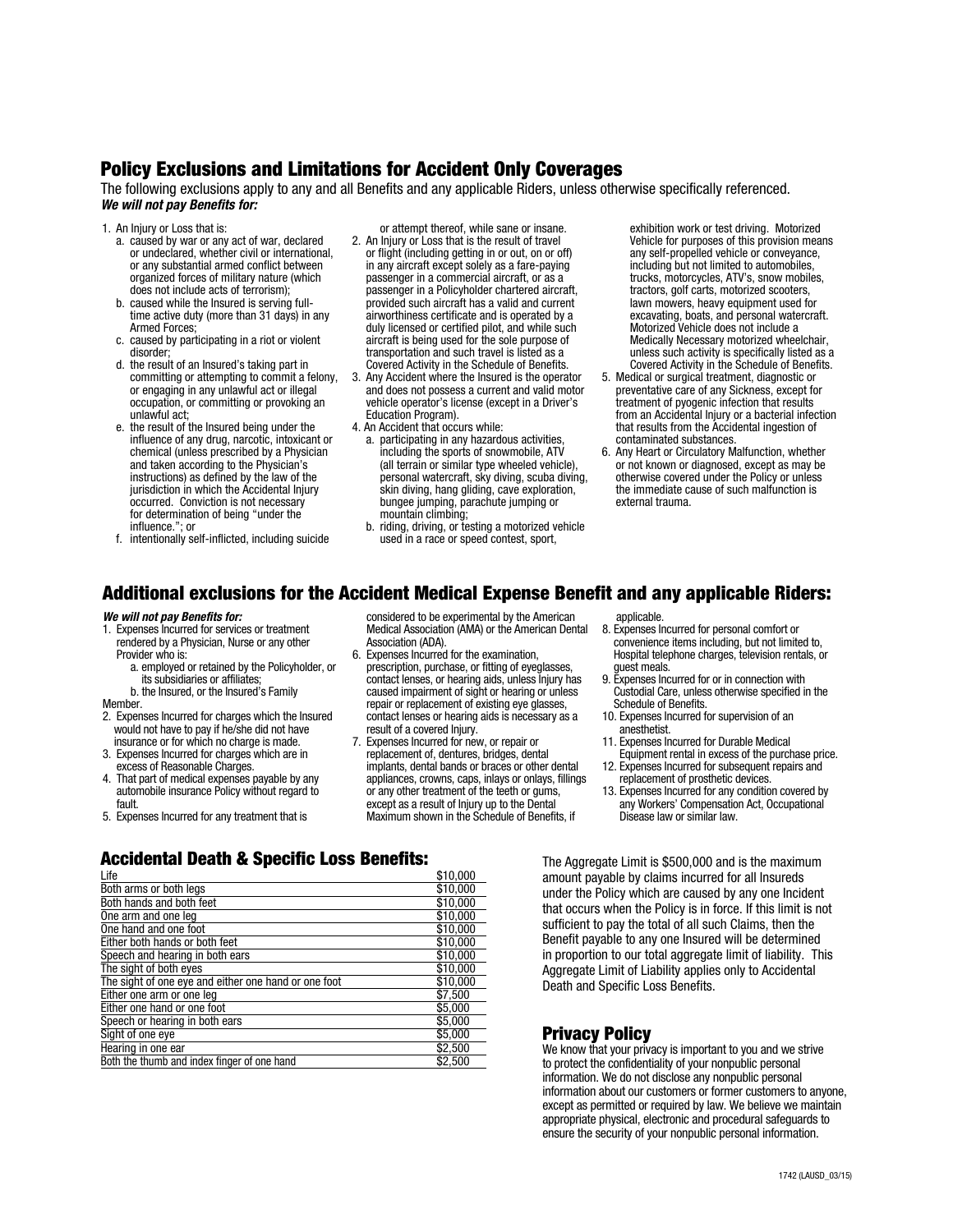# Enroll online at:

# **www.StudentInsurance-kk.com**, **or by mail**

- 1. Complete and detach the enrollment form.
- 2. Make check or money order payable to Nationwide Life Insurance Company. Do not send cash. The Company is not responsible for cash payments.
- 3. Write your child's name on your check or money order.
- 4. Insert check, credit card information or money order in the attached envelope.
- 5. Mail envelope to: K&K Insurance Group, P.O. Box 2338 Fort Wayne, IN 46801-2338
- 6. Your cancelled check, credit card billing, or money order stub will be your receipt and confirmation of payment.
- 7. Keep this brochure for future reference. Individual policies will not be sent to you.

# Facts about the Policy

- 1. WHO IS ELIGIBLE: students of the policyholder who make the required premium contribution for the coverage selected are eligible. Student status continues after graduation and between school years unless the person enrolls at a different school district.
- 2. The Master Policy on file with the school district is a nonrenewable policy.
- 3. This is a limited benefit policy.
- 4. COVERAGE EFFECTIVE DATE: A person's coverage takes effect at the later of the date his or her completed application and premium is received by the company or the effective date of the policy issued to his or her school or school district.
- 5. COVERAGE TERMINATION DATE: Coverage ends on the earlier of the date his or her coverage has been in force for twelve months or the first day of the next school year. All coverage ceases if the policyholder cancels the policy or when person ceases to be eligible. Termination of coverage for any reason will not affect a claim
- which occurs before coverage ends. 6. LATE ENROLLMENT: Coverage may be purchased at any time during the school year. There is no premium reduction for any individual who enrolls late in the year.
- 7. CANCELLATION: Coverage under the Policy will not be cancelled, and accordingly, premiums may not be refunded after acceptance by the Company. However, a pro-rata refund of premium shall be made in the event a Covered Person enters the Military Service.
- 8. STUDENT TRANSFER: The policy continues to be in force anywhere in the world if the Covered Person should relocate prior to the expiration of coverage.

# Administered by:

K&K Insurance Group, P.O. Box 2338, Fort Wayne, IN 46801-2338

# Accident Only Definitions:

**Injury** A bodily injury which is:

- 1. directly and independently caused by specific Accidental contact with another body or object;
- 2. a source of loss that is sustained while the Insured Person is covered under this Policy and while he or she is taking part in a Covered Activity.

For all Benefits, Injury includes Heart and Circulatory Malfunction, subject to the following conditions:

- 1. Malfunction must occur before age 65 while the Insured is taking part in a Covered Activity; and
- 2. The symptom(s) of such malfunction(s) is (are) first medically treated while the Policy is in force with respect to the Insured and within 48 hours of having taken part in a Covered Activity; and
- 3. Such Insured has not, within one year prior to the date of participation in the Covered Activity, been medically diagnosed with, or received any medication for, any myocardial infarction, angina pectoris, coronary thrombosis, hypertension, heart attack, or a cerebral vascular incident.

For the Accident Medical Expense Benefit, Injury also includes repetitive motion injuries resulting from participation in a Covered Activity. Repetitive motion injuries are injuries such as, but not limited to, strains, sprains, hernias, tennis elbow, tendonitis, bursitis, and muscle tears. The repetitive motion injury must be diagnosed by a Physician and occur within 30 days of participation in a Covered Activity.

All Injuries sustained in one Accident, including all related conditions and recurrent symptoms of these Injuries will be considered as one Injury.

|                         |                                                                                                              | Cut out card and retain for your records                                              |
|-------------------------|--------------------------------------------------------------------------------------------------------------|---------------------------------------------------------------------------------------|
|                         | <b>Student Insurance Card</b>                                                                                |                                                                                       |
| Student's Name          |                                                                                                              |                                                                                       |
|                         |                                                                                                              | If premium has been paid, the student whose name appears                              |
|                         | above has been insured under a Policy issued to:                                                             |                                                                                       |
| <b>School District:</b> |                                                                                                              |                                                                                       |
|                         |                                                                                                              | Accident Only Coverage: □ 24-HOUR □ 24-HOUR (Summer Only Coverage)                    |
|                         |                                                                                                              | $\Box$ AT-SCHOOL $\Box$ FOOTBALL $\Box$ FOOTBALL (Spring Only) $\Box$ EXTENDED DENTAL |
|                         | Paid by Check # Amount Paid: Date Paid:                                                                      |                                                                                       |
|                         | Underwritten by: Nationwide Life Insurance Company<br><b>Claims Questions: K&amp;K Insurance Group, Inc.</b> | 1712 Magnavox Way . Fort Wayne, IN 46801 . 800-237-2917                               |